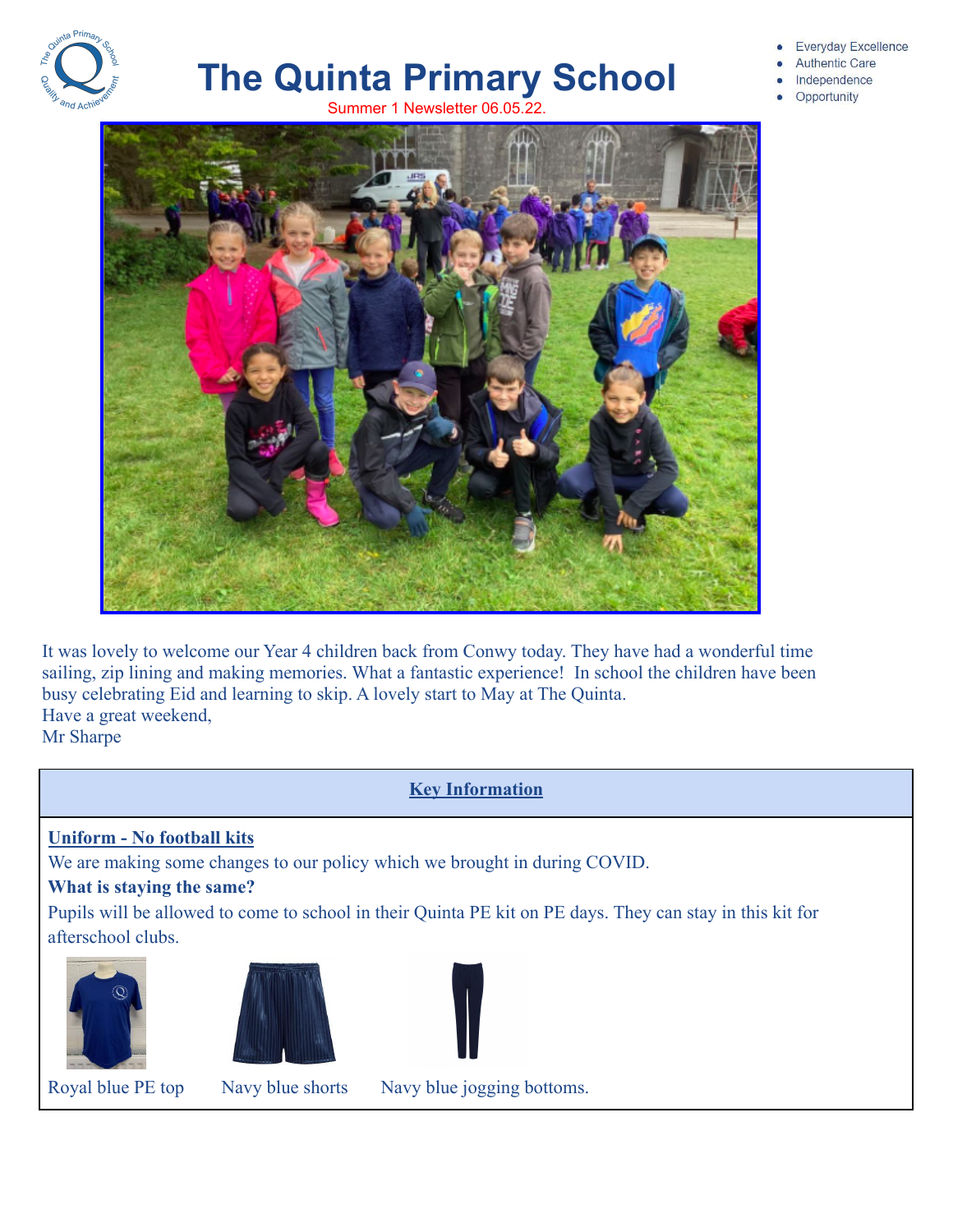## What is changing

Children will need to bring in a change of clothes for after school clubs if they do not want to wear their PE kit or. If they have PE on the same day then they can just remain in their PE kit. (No football kits during school time)

#### **Staff - New starter.**

This week we welcomed Mrs Capper to Team Quinta. She has slotted right in and has been working with our Y5 and Y6 children.

## **Sports Days - Dates.**

Here are the confirmed dates for this year's sports days:

Early Years will have their own sports day. This is Preschool and Reception and will take place on Tuesday 21st May from 9-11:30am. If you would like to book your preschool child in for the morning - if this is not your usual day - please contact the office.

Key Stage 1 (Y1-2) will be on Monday 20th June from 9-11:30am Key stage 2 (Y3-6) will be on Monday 20th June from 1-3pm

# **Non Uniform Day- Red Team Winners!**

On Friday 13th May all of red team will be able to come in non uniform - provided they wear at least one item of red.

# **Assembly returns - Finally!**

We are excited to be bringing back our singing and celebration assemblies. These will take place on Tuesdays and Fridays.

# **Art Exhibition - Come along.**

As part of our Art curriculum we are holding a Street Art Experience Day. This will culminate in an exhibition on Tuesday 24th May where you will be able to come after school up until 6:15pm to view and, if you wish, purchase your child's artwork framed. The pictures will be priced at £8 for the original which is framed and safety glazed and mounted as you see them on display. For a fully framed lazer copy the price will be £6

#### **Skipping ropes**

It has been a great two days skipping at school; and it was so lovely to hear from Lee the coach how amazing our children are. If you missed out on buying a skipping rope, we can help. If you put the correct cash in an envelope with your child's name, class (so we can give a KS1 or KS2 skipping rope) and colour of handles they would like and hand in to your class teacher we will put a final order in next Wednesday (12th May)

KS1 ropes are light blue with pink, orange, green or red handles. KS2 are dark blue with pink, blue, green, red or orange handles.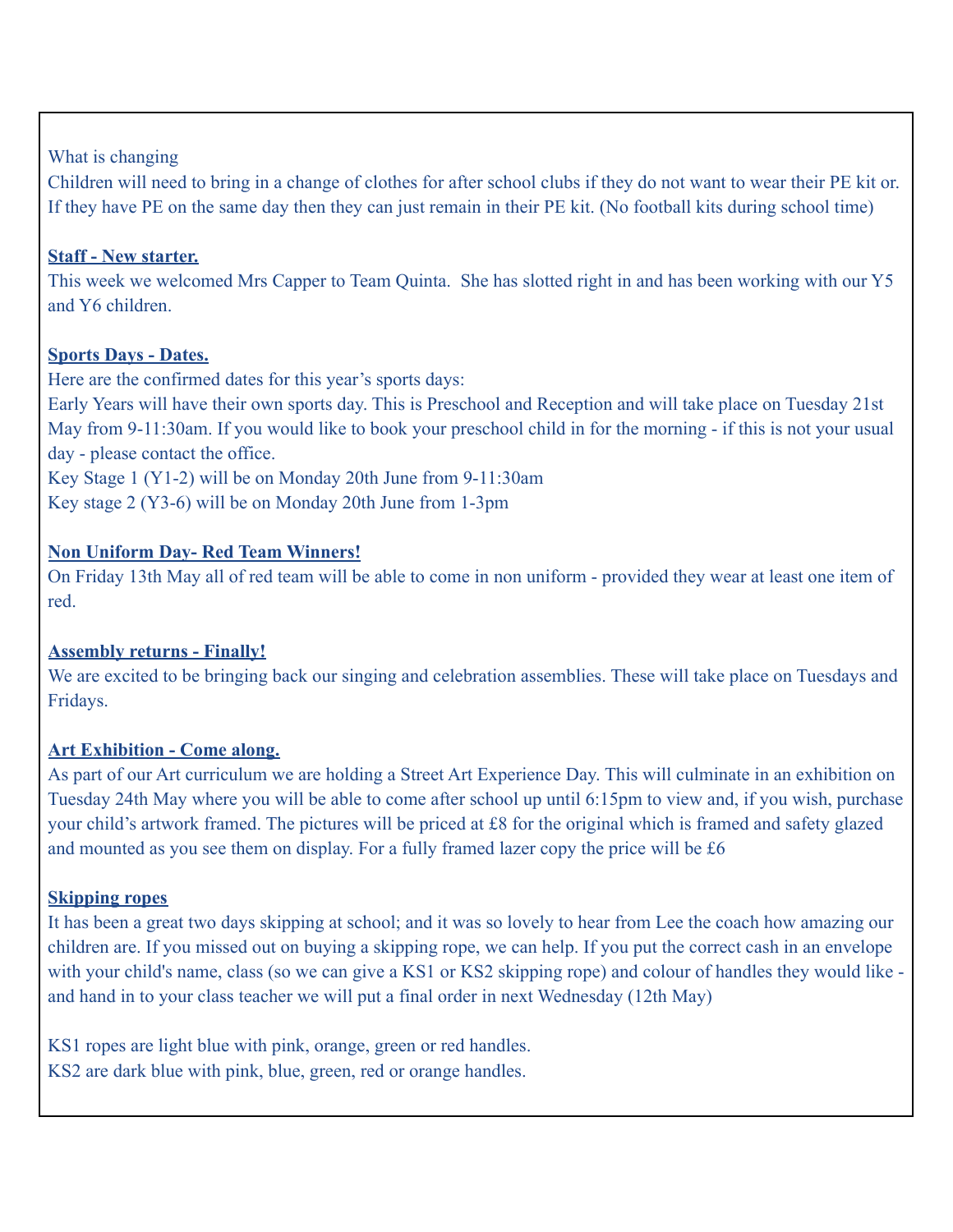All children's ropes are £5.00 Adults ropes are available for £6.00 Family skipping ropes (4.5m) £7.00 Double Dutch ropes £12.00. Please only put the correct change in the envelopes. The order will be sent off at the end of the school day on Wednesday 12th May.

## **SATs - Good luck!**

Next week our year 6 children will be tackling the challenge of the SATS. Year 2 will be completing their SATs over the next few weeks too. We are extremely proud of all of our children as they could not have worked harder over the past few months. We would like to thank all parents and guardians for your support over this year as without it it would have made our lives a little trickier. Good luck to the whole of year 2 and year 6.

# **Hot Choc Friday - It's back!**

Over the next few weeks we will be catching up with our Above and Beyond children who have not had their Hot Choc Friday due to the lack of space caused by the building work.

## **Scooters - Please Donate.**

We have introduced scooters to our playtime and lunchtime. We have 3. If you have an old scooter gathering dust and would like to donate it for pupils to play on at break and lunch we would be massively grateful. Please bring them into the front office. If you have any old helmets that your child has grown out of these would also be very welcome.

# **School Photographs - Rescheduled.**

Please accept our apologies for the cancellation of the photographer who was due to come into school this week. Photographs have now been rearranged for Thursday  $26<sup>th</sup>$  May.

#### **Attendance**

Can we please reiterate that holidays in term time will not be authorised. Holidays exceeding 10 or more sessions will result in a fixed penalty notice as explained below. There are many valid reasons for taking your child on holiday, however as a school, we are required

| Penalties for unauthorised absence  |                                                                                                                                     |                                                                                                                                     |  |  |  |
|-------------------------------------|-------------------------------------------------------------------------------------------------------------------------------------|-------------------------------------------------------------------------------------------------------------------------------------|--|--|--|
| <b>Timeline</b>                     | One child                                                                                                                           | <b>Two Children</b>                                                                                                                 |  |  |  |
| Paid within 21 days                 | £60 per parent as per the definition in<br>the education act, section 576                                                           | £60 per child = £120 per parent                                                                                                     |  |  |  |
| After 21 days and<br>before 28 days | £120 per parent                                                                                                                     | £120 per child = £240 per parent                                                                                                    |  |  |  |
| After 28 days                       | A summons to appear before the<br>Magistrates' Court on the grounds<br>you have failed to secure your child's<br>regular attendance | A summons to appear before the<br>Magistrates' Court on the grounds<br>you have failed to secure your<br>child's regular attendance |  |  |  |

# **National Child Measurement Programme**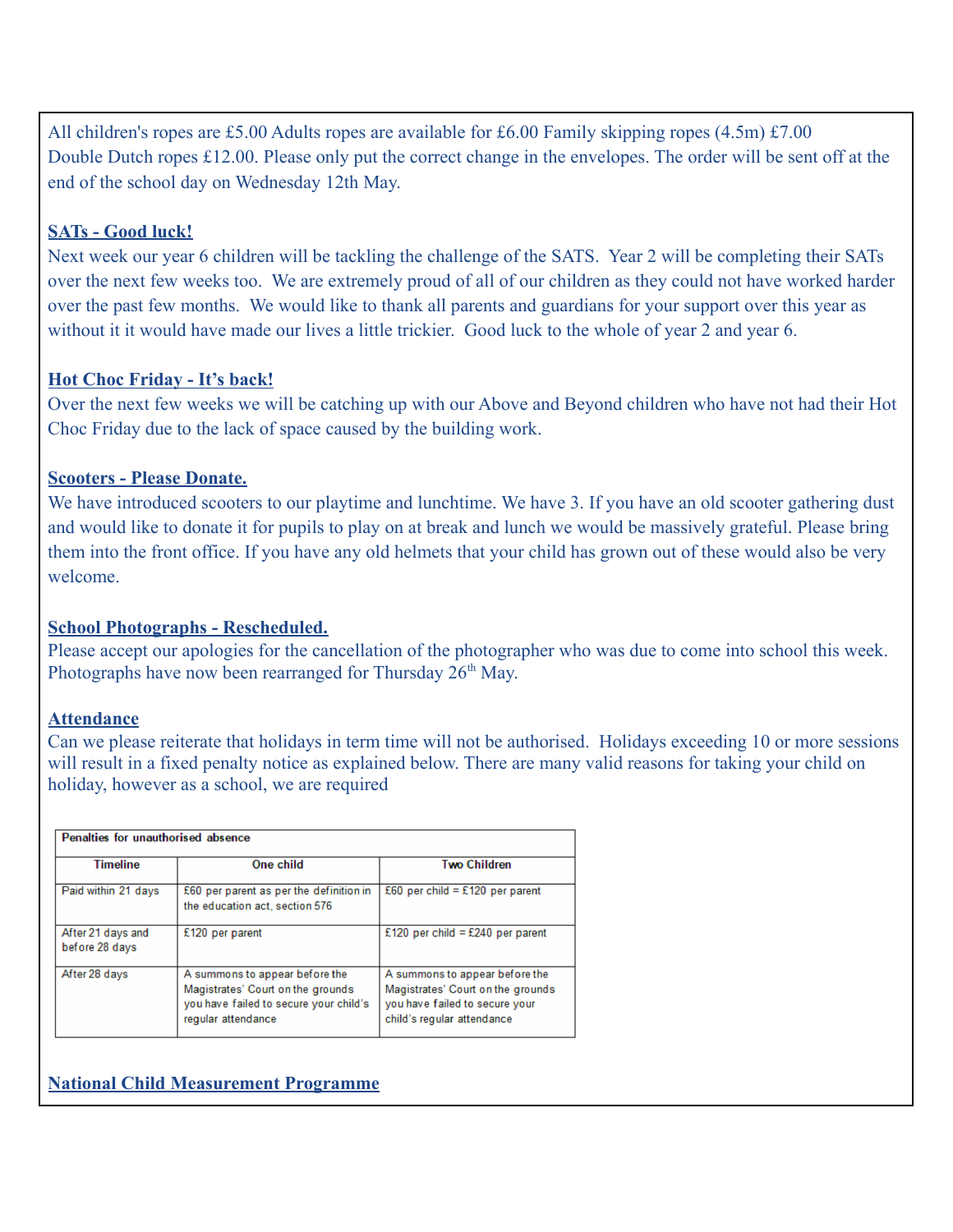Details have been sent to all parents of reception and year 6 regarding the national child measurement programme. If you are happy for your child to take part in this programme no action needs to be taken, if you wish to withdraw your child, details are included in the letter. School health are due to come into school on Monday 20th June.

#### **Families Online Magazine**

Below is a link to the Cheshire Families online magazine. The magazine is full of useful information and activities for parents including local family events. [Families Magazine](https://issuu.com/familiesonline/docs/familiescheshiremayjune22digital/16)

## **Safeguarding**

- Mr Sharpe (headteacher) DSL Designated Safeguard Lead
- Mrs Millward (Safeguard Lead)
- Mrs Bernard (assistant headteacher and Y4 class teacher) Deputy DSL
- Ms Stones (assistant headteacher and Y6 teacher) Deputy DSL
- Mrs Wootton (Y3 class teacher) Deputy DSL

#### **Wellbeing**

Promoting children and young people's wellbeing is a key part of keeping them safe, helping them develop and ensures they have positive outcomes into adulthood.

Mental health plays a key role in a child's overall wellbeing and can be affected by various factors. As a school we value the importance of creating an open environment where children can talk about how they feel without judgement.

Every child at The Quinta knows that they can talk to any trusted adult in school about any worries, concerns or questions they may have. Just knowing there is someone to turn to when they need to can have a positive impact on a child's mental health. Some children may not be able to express themselves or communicate clearly or easily and they may require more help and patience. Some methods that may work could be drawing, listening to or creating music or writing their thoughts and feelings down in a journal. They may want to share these or keep them private.

If your child needs support with their mental health and wellbeing explain to your child that some days we may feel better or worse and there are strategies that can help. The NSPCC has lots of online resources that can help however staying physically active can have positive effects on mental health as it can reduce stress, anxiety and increase self-esteem and a steady routine can help provide stability in a child's life, which can give children and young people a sense of security and help reduce stress. If you have any concerns or need support with the emotional wellbeing of your child, please do not hesitate to speak to your child's class teacher.

# **COVID-19**

This week we had 1 positive Covid case.

Cheshire East have today released updated risk assessment guidance which we will be using to update ours. It will be part of next week's Download.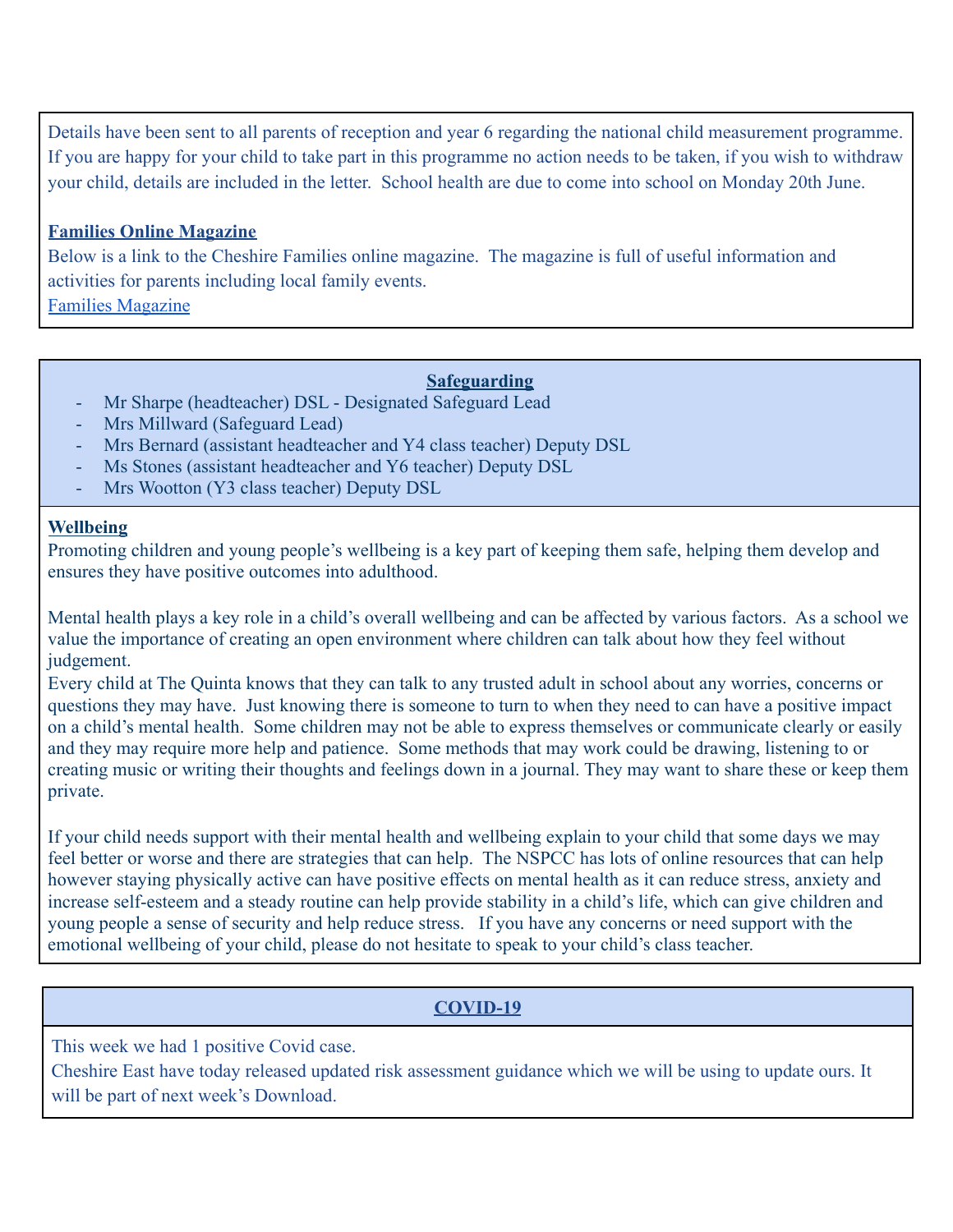**Reminders**

#### **After School Club**

Just a polite reminder that The Quinta after school club closes each night at 6pm and all children should be collected before this time.

#### **Dates [Click here for holiday dates](http://www.thequinta.cheshire.sch.uk/serve_file/2308637)**

## **May/June 2022**

**9th - 12th May** Y6 SATs week **13th May** Non uniform day for red team **18th May** Y6 Watersports Astbury Mere **24th May** Art Exhibition 3:20 to 6:15 **25th May** PTA family bingo night **26th May** Tempest Class Photos **27th May** Jubilee Celebrations **30th May - 3rd June** Half term **6th June** INSET day **15th June** Y5 Watersports Astbury Mere **17th June** PTA Summer Disco **20th June Sports Day** Y1-2 Morning Y3-6 Afternoon **21st June** Early Years Sports Day **24th June** Sports Day Reserve date **1st July** Non Uniform Day Whole School for tombola donation. **4th - 8th July** Y6 to PGL **6th July** Town Sports **11th July** End of year reports **16th July** Summer Fayre (Saturday) **22nd July** Last Day of Summer Term

|                           | <b>The Quinta Senior Leadership Team</b> | Who to contact                                                              |                                                                     |
|---------------------------|------------------------------------------|-----------------------------------------------------------------------------|---------------------------------------------------------------------|
| <b>Member of</b><br>staff | <b>Position</b>                          | What areas can they<br>support me with?                                     | How to contact/where they can be<br>found                           |
| Mr W Sharpe               | Headteacher                              | Escalation of concerns.<br>Any safeguarding concerns.                       | $head@$ thequinta.cheshire.sch.uk                                   |
| Mrs L Gratton             | <b>Assistant Headteacher</b>             | Issues or concerns relating to<br>EYFS and KS1.                             | <u>lgratton@thequinta.cheshire.sch.uk</u><br>Teaching in reception. |
| Ms S Stones               | <b>Assistant Headteacher</b>             | Issues or concerns relating to<br><b>KS2.</b><br>Any safeguarding concerns. | sstones@thequinta.cheshire.sch.uk<br>Teaching in Y6.                |